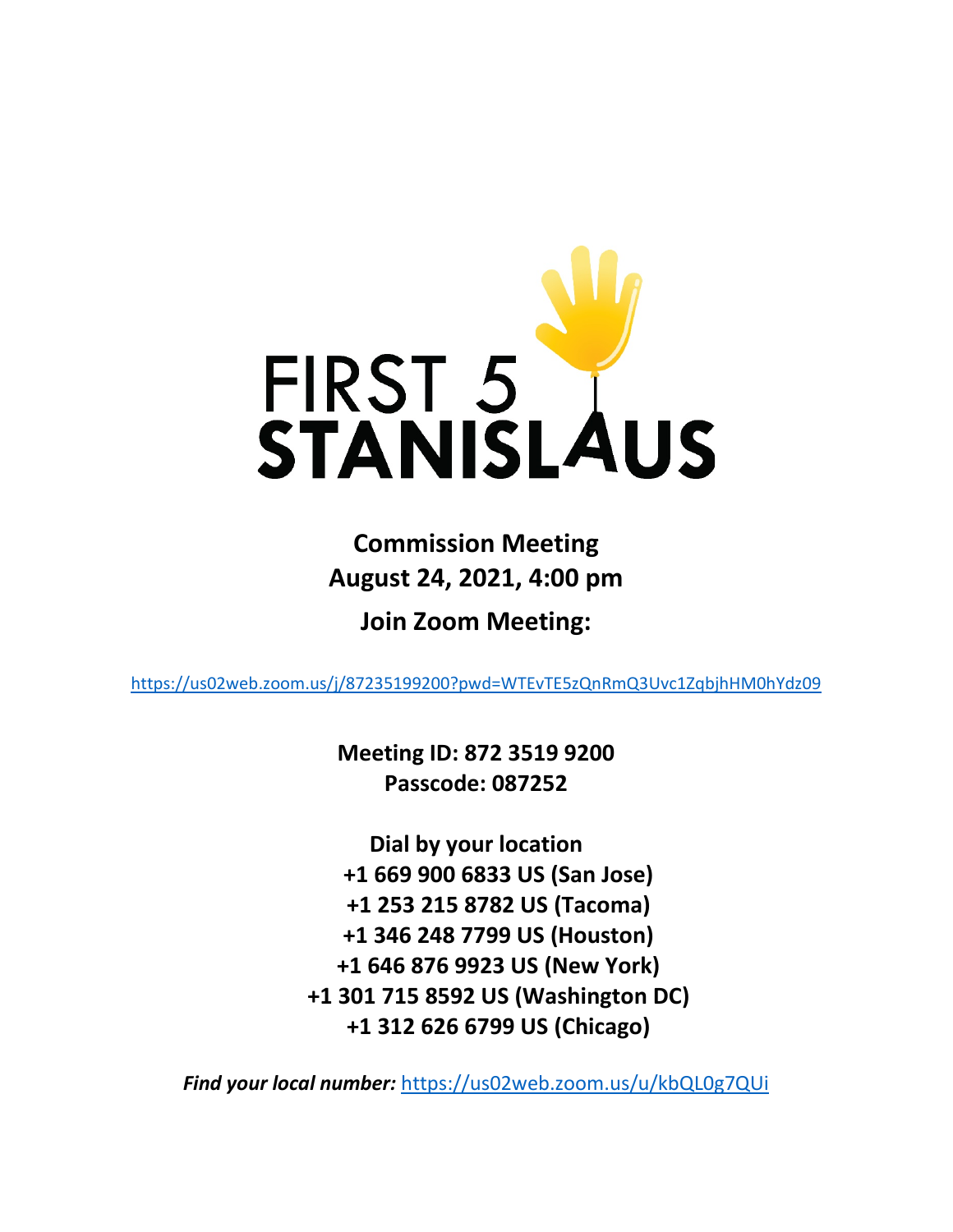

# *Commission Meeting Notice*



### *Tuesday, August 24, 2021, 4:00 PM Meeting to be conducted via Zoom (video and phone conference) for Commissioners and Public*

This meeting will be held in accordance with the Governor's Stay at Home Executive Order N-33-20 and will not include in person public attendance. Members of the public may observe the meeting and provide comments to the Board via email or telephone as described below. **Join Zoom Meeting:**

<https://us02web.zoom.us/j/87235199200?pwd=WTEvTE5zQnRmQ3Uvc1ZqbjhHM0hYdz09>

**Meeting ID:** 872 3519 9200 **Passcode:** 087252 **Dial by your location +1 669 900 6833 US (San Jose) +1 253 215 8782 US (Tacoma) +1 346 248 7799 US (Houston) +1 646 876 9923 US (New York) +1 301 715 8592 US (Washington DC) +1 312 626 6799 US (Chicago)**

#### **Find your local number:** <https://us02web.zoom.us/u/kbQL0g7QUi>

The Stanislaus County Children and Families Commission welcomes you to its meetings which are ordinarily held on the fourth Tuesday of most months. Your interest is encouraged and appreciated. The agenda is divided into multiple sections including:

**CONSENT CALENDAR:** These matters include routine financial and administrative actions. All items on the consent calendar will be voted on at the beginning of the meeting under the section titled "Consent Calendar." If you wish to have an item removed from the Consent Calendar, please make your request at the time the Commission Chairperson asks if any member of the public wishes to remove an item from consent.

**DISCUSSION ITEMS:** These items will be individually discussed with opportunity for public comment.

**PUBLIC HEARINGS:** These items are opportunities for individuals interested in the matter being addressed on the agenda item to present their views to the Commissioners. Any member of the audience desiring to address the Commission on a matter on the agenda, please utilize the "raise hand" function or state that you have a comment through the chat function on zoom to be acknowledged by the Chair during the meetings or submit your comments by email to [edwardsk@stancounty.com](mailto:edwardsk@stancounty.com) prior to the meeting. Those observing the meeting telephonically may speak up when the Chair asks if there are any comments. In order that interested parties have an opportunity to speak, any person addressing the Commission will be limited to a maximum of 5 minutes unless the Chairperson of the Commission grants a longer period of time.

**PUBLIC COMMENT PERIOD:** Public comment may be submitted in advance of the meeting via email to [edwardsk@stancounty.com](mailto:edwardsk@stancounty.com) or by mail to 930 15<sup>th</sup> St. Modesto Ca. 95354. Please indicate in your email the agenda item to which your comment applies. Please submit public comments as soon as possible so that they can be provided to the Commissioners before, and, as feasible, during the meeting. Any member of the audience desiring to address the Commission on a matter on the agenda, please utilize the "raise hand" function or state that you have a comment through the chat function on zoom to be acknowledged by the Chair during the meetings. If you have anything that you wish distributed to the Board and included for the official record, please include it in your email. Comments that require a response may be deferred for staff reply.

#### **MEMBERS:**

**Vicki Bauman** School Representative

**Ignacio Cantu, Jr.** Chair Community Representative

> **Vito Chiesa** County Supervisor

**David Cooper** Vice Chair Community Representative

**Kathy Harwell** Community Services Agency

**Mary Ann Lilly-Tengowski** Health Services Agency

**Tony Lomeli** Community Representative

**Nelly Paredes-Walsborn, Ph.D.** Community Representative

**Julie Vaishampayan, M.D.** Public Health Officer

\*\*\*\*\*\*\*\*\*\*\*\*\*\*

**David T. Jones** Executive Director